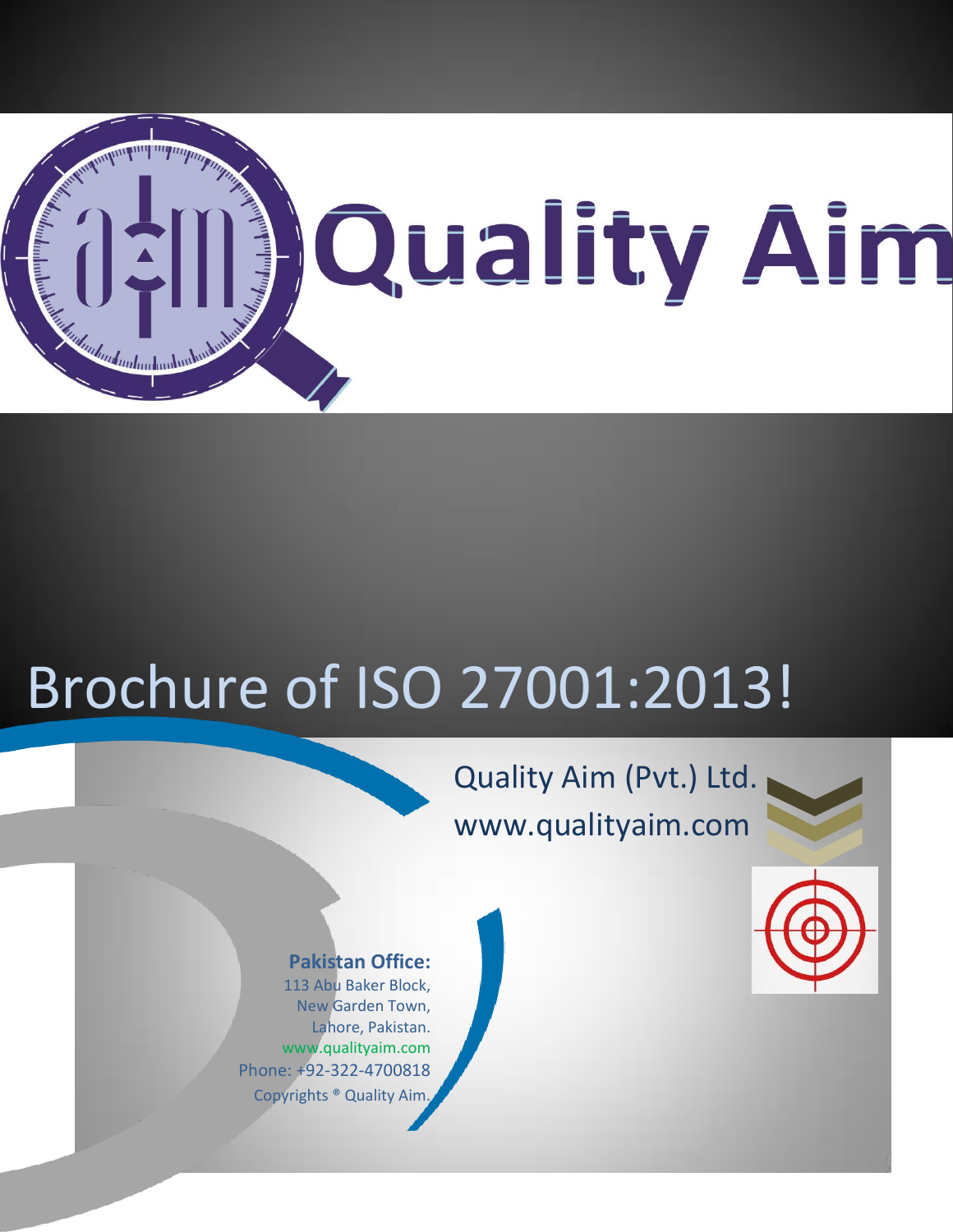

SEC\_RITY<br>is not complete without U!

#### **ISO 27001:2013 (ISMS):**





ISO 27001 Information Security Management System (ISMS) was published by the International Organization for Standardization (ISO) on 15 October, 2005 and revised on 01 October, 2013. Essentially, ISO/IEC 27001 defines an Information Security Management System (ISMS). ISMS is a structured and systematic approach to manage information & assets of the organization by maintaining confidentiality, integrity and availability

## **Who Needs ISMS (ISO 27001)?**

- $\overline{\phantom{a}}$  Banks & Insurance companies,
- $\leftarrow$  IT companies & Call Centers
- Government & Classified Organizations
- $\leftarrow$  Manufacturing concerns & Textile Mills
- $\leftarrow$  Hospitals and every business

# **Benefits of ISO 27001 (ISMS):**

- $\checkmark$  Better organizational image because of the certification
- $\checkmark$  Lower operational costs because of the avoided risks
- $\checkmark$  The operations in the organization are running more smoothly
- $\checkmark$  More secure and organized working environment
- $\checkmark$  Well defined, managed and tested DRP & BCP
- $\checkmark$  Legal requirements to fulfill customer satisfaction
- $\checkmark$  To manage Information systems in defined manners
- $\checkmark$  Better responsibility assignment and asset protection
- $\checkmark$  To create, manage, operate and update business operations
- $\checkmark$  To heel external / internal attacks / threats and so on

# **Training Services for ISO 27001 (ISMS)**

- $\frac{1}{2}$  ISMS Awareness and Implementation Training
- $\leftarrow$  Training on Asset Risk Assessment
- ISO 27001 Internal Audit Training
- $\ddot{\phantom{1}}$  Training on Business Continuity Planning & Disaster Recover Planning



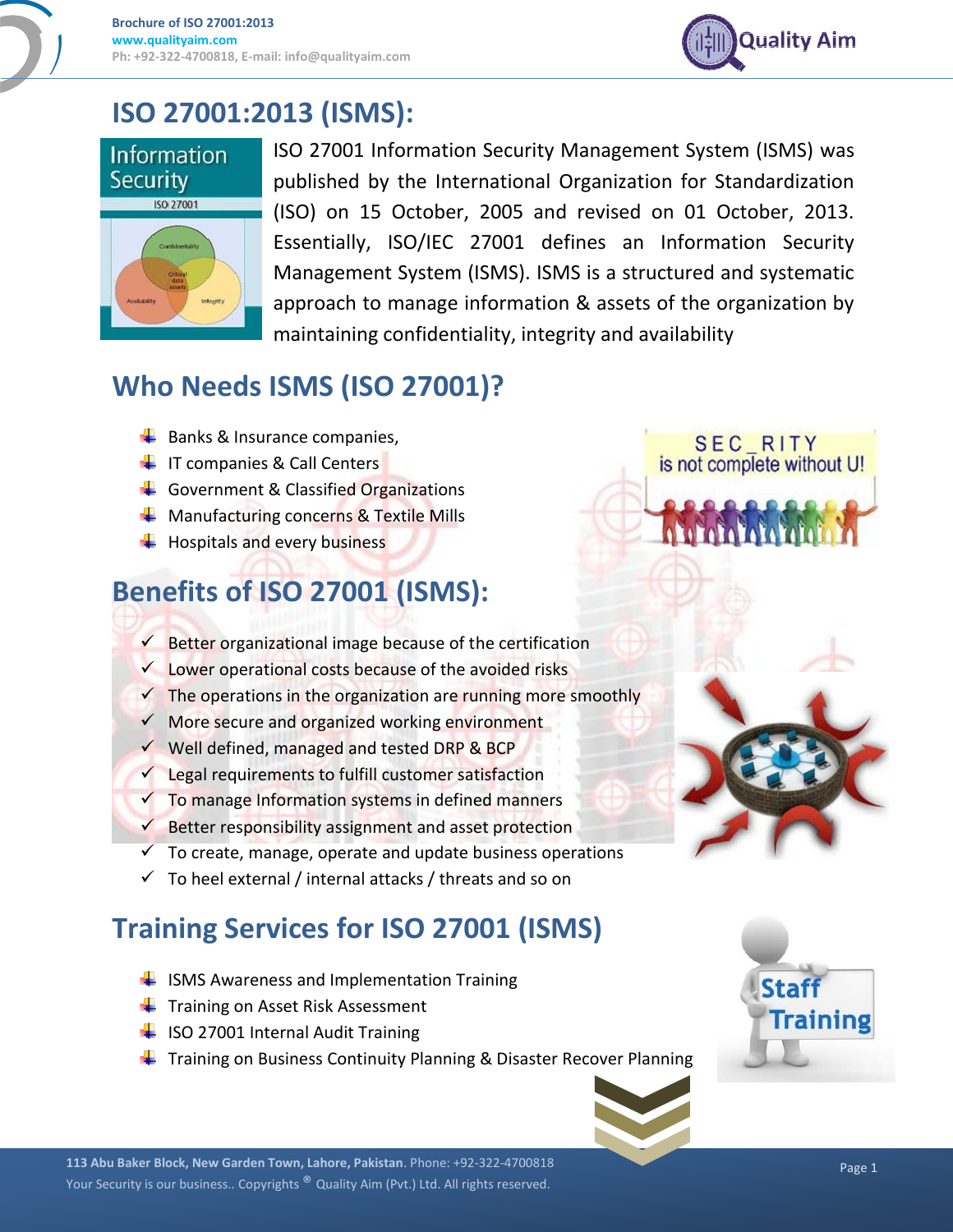

#### **ISO 27001 Consultancy Services:**



**1 Gap Analysis:** Consultants carry out a Gap analysis activity to determine the gaps with respect of ISO 27001 by thoroughly reviewing the current practices of the client organization. Gap Analysis Report is developed and based on that, a high level Process Improvement (PI) Action Plan is developed to document actions to prepare for a getting certification.



**2 ISMS Awareness and Implementation Training:** A Lead Implementer training on ISO 27001 is provided to facilitate the organization and its key stakeholders to better understand the requirements of the standard.

**3 Domain Analysis / Control Area Analysis:** We do interactive session(s) with process owners and discuss the standard's controls and try to establish a link that how ISO 27001 can best help the organization. This activity helps clients to understand the vital concepts of ISO 27001 Clauses and Domains as well as help them understand a road map specific to their organization.

**4 Process Documentation for Client:** We also offer to develop process documentation (Processes and Artifacts Development / Process Optimization) for client. In this way client may get a detailed developed processes/artifacts for its organization within a short period of time and 100 % compliant with the standard's requirements.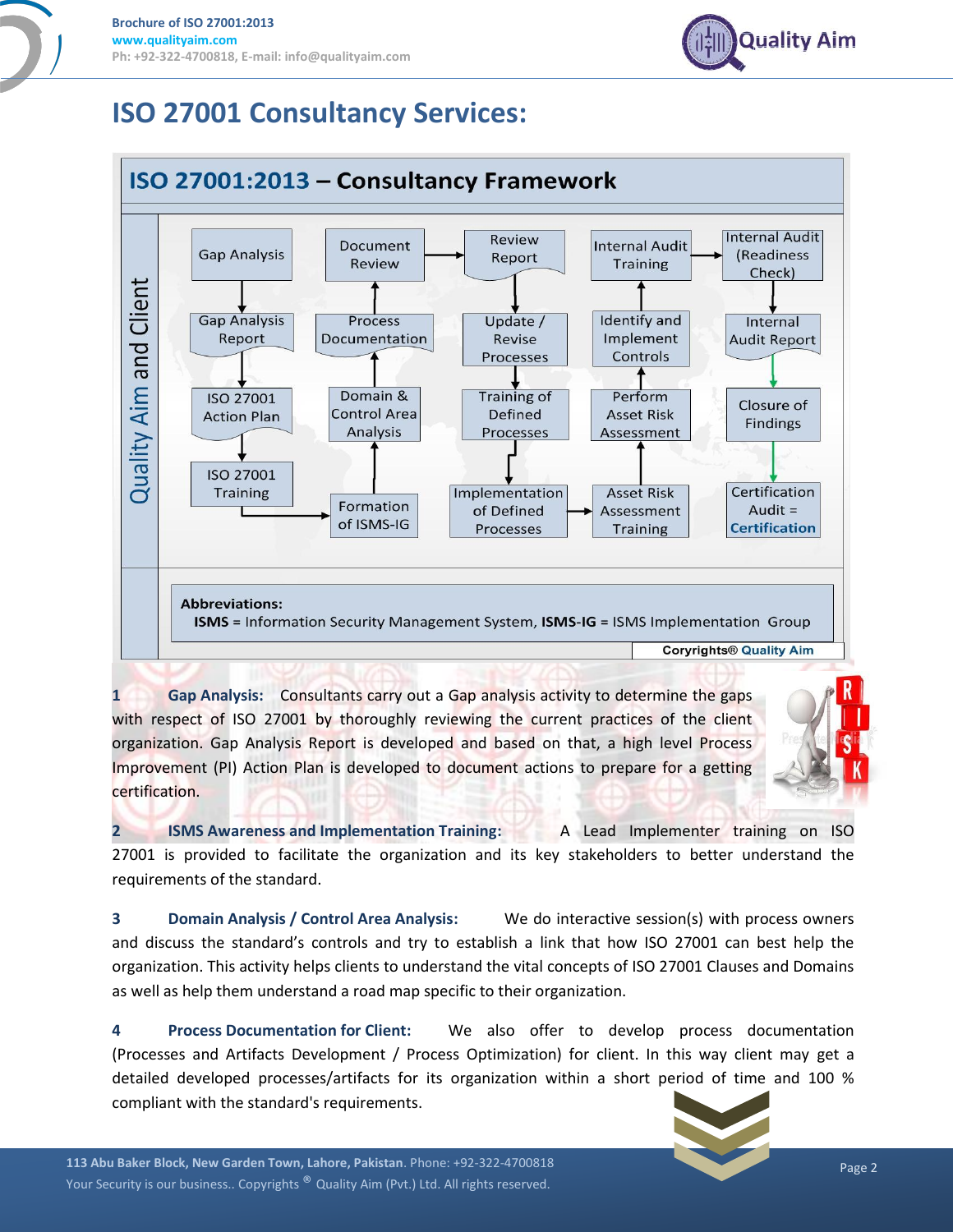

**5 Document Review:** if client develops the Process Documentation We perform documentation review onsite / offsite to verify that all the developed Policies, Processes, Procedures, Standards, Guidelines and Artifacts are fulfilling the requirements of ISO 27001. Documentation Review Reports are provided to facilitate the client organization for improving its documentation.

**6 Training Material Development:** We help the client to develop Training Material for their defined Standard Processes and Policies. We also offer to develop training material for the clients.

**7 Provide training to client:** We assist the client in conducting trainings on standard processes to relevant staff in the organization. These trainings will focus on hands on exercises to help trainees better understand the core concepts of processes and how to apply them in different projects and departments. We also offer to deliver these trainings to client, because we have more expert trainers of every field.

**8 Implementation Support:** We facilitate our clients in implementing defined processes and maintaining objective evidences for audit. We also facilitate the client in convincing the practitioners and adopting the risk management approach.

**9 Risk Assessment (Asset Risk Assessment):** It is the most important and complex area of ISO 27001. Our consultants perform detailed Asset Risk Assessment for client.

**10 Training on Asset Risk Assessment (Tool Development):** The purpose of this training is to teach the practitioners how to perform Risk Assessment as per the requirements of ISO 27001. Our expert trainers provide training and facilitate in developing Risk Assessment Tool.

**11 ISO 27001 Internal Audit Training:** The training on Internal Auditing (ISO 27001) is provided to facilitate the organization in better evaluating the implemented processes of the organization. This training is also required for performing the Internal Audit activity as per the standard's requirements.

**12 Business Continuity Planning / Disaster Recover Planning:** We facilitate the client in developing BCP and DRP because, proper and effective delivery of Business Continuity Management is a matter of survival. Our consultants ensure the continuity of critical processes of the client organization in case of any minor or major interruption.

**13 Verification and Testing of BCP and DRP:** Our consultants validate and verify the developed BCR / DRP for our client organization. We actually visit the client and test the developed BCP and DRP along with the backup sites and recovery sites.

**14 Readiness Check (Pre-Audit):** We do perform random audits (Readiness Check) to ensure that the organization is performing according to their defined processes and suggest any improvements that add value in their processes and controls. We also ensures that now the organization is ready to go for Certification Audit.

**15 "Get the client certified by the Certification Body:** Stage 1 and stage 2 Audit will be performed by the Certification Body, because a company which is providing consultancy can't perform certification audit



Observ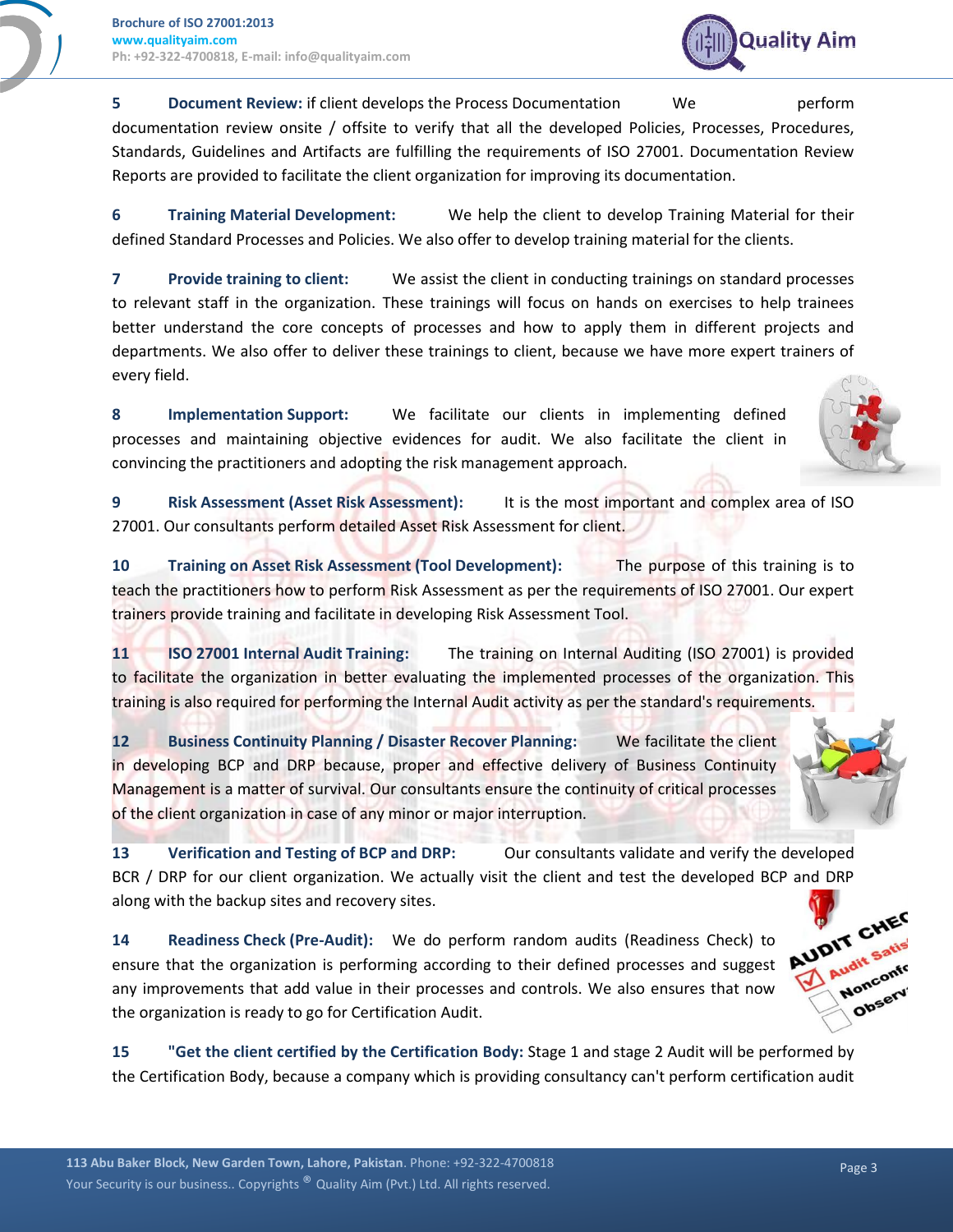**Quality Aim** 

as per the standard's requirements. We help the client in fixing the Stage 1 audit findings and also verify that all the findings have properly been fixed (closed).

**16 Certification Retention:**We facilitate our clients in retaining their earned certifications by performing readiness checks (Random Audits). Our consultants visit the client few days before the external audit to ensure that the organization is performing according to its defined processes and also suggest improvements in their defined processes. By performing these checks we ensure that the client will not lose its earned certification.

**17 Compliance Monitoring:** (On regular intervals e.g., after one or two months. An ongoing activity) We visit the client on regular intervals to evaluate its compliance via performing readiness checks (random audits). We provide Compliance % Report on every visit. These intervals can be planned (after every one or two months) or can be unplanned.

#### **ISO 27001 Training Services:**

**1 ISMS Awareness and Implementation Training:**An Implementer training course on ISO 27001 is provided to facilitate the organization and its key stake holders in better understanding the requirements of the standard.

**2 Training on Asset Risk Assessment:** It is the most important and complex area of ISO 27001. Our consultants provide a detailed training on Risk Assessment to the practitioners of the client. It covers a major part of ISO 27001 Standard.

**3 ISO 27001 Internal Audit Training:** The training on Internal Auditing (ISO 27001) is provided to facilitate the organization in better evaluating the implemented processes of the organization. This training is also required for performing the Internal Audit activity as per the standard's requirements of Clause "9.2 Internal Audit".

**4 Training on Business Continuity Planning & Disaster Recover Planning:** The purpose of this training is to provide better understanding to client's personnel about BCP and DRP because, proper and effective delivery of Business Continuity Management is a matter of survival. Our experienced trainers provide expert coaching in better identifying Critical Business Processes and Services of the client organization. We also help the clients in developing BCP and DRP along with backup sites and recovery sites.

### **Why to choose**  $\left(\frac{1}{2}||\right)$  **Quality Aim ?**







We consider our team the most valued asset and struggling to equip them with the latest techniques and technologies. As it is mentioned that, we are a consulting company, backed by consultants with credentials such as ISO 27001 Lead Auditor, CISA, CISSP, ISO 22301, ISO 9001, 27001, 20000 Internal Auditors & Appraisal Team Member for CMMI & TMMI, IBM Certified Solution Developer - IBM DataStage,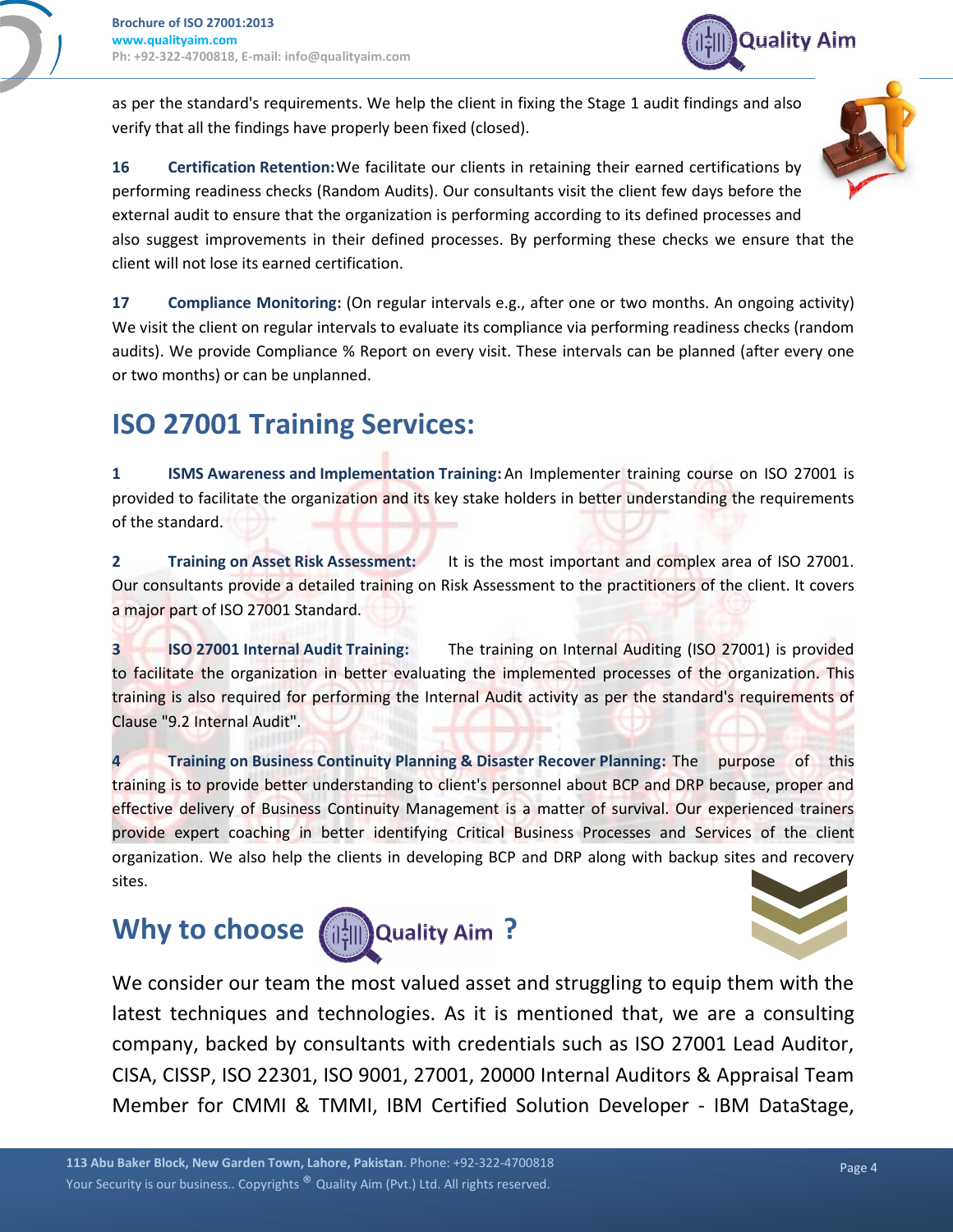

Project Management Professional, and Certified Project Management Professional (PMP®).

We have served some distinguished clients in Government, Banking Sector, Telecommunications, Software Industry and Textile Sector. Our Team has served to a great number of clients in Pakistan, UAE, Saudi Arabia, Afghanistan and USA. As a quality and security enhancement partner, we enable our clients to achieve quality and security business objectives for the highest level of Customer Satisfaction. We also cover Information System and Security Auditing and conduct IT infrastructure health checks covering processes, procedures, controls, data, hardware, software and networks.



 Page 5 **113 Abu Baker Block, New Garden Town, Lahore, Pakistan**. Phone: +92-322-4700818 Your Security is our business.. Copyrights ® Quality Aim (Pvt.) Ltd. All rights reserved.